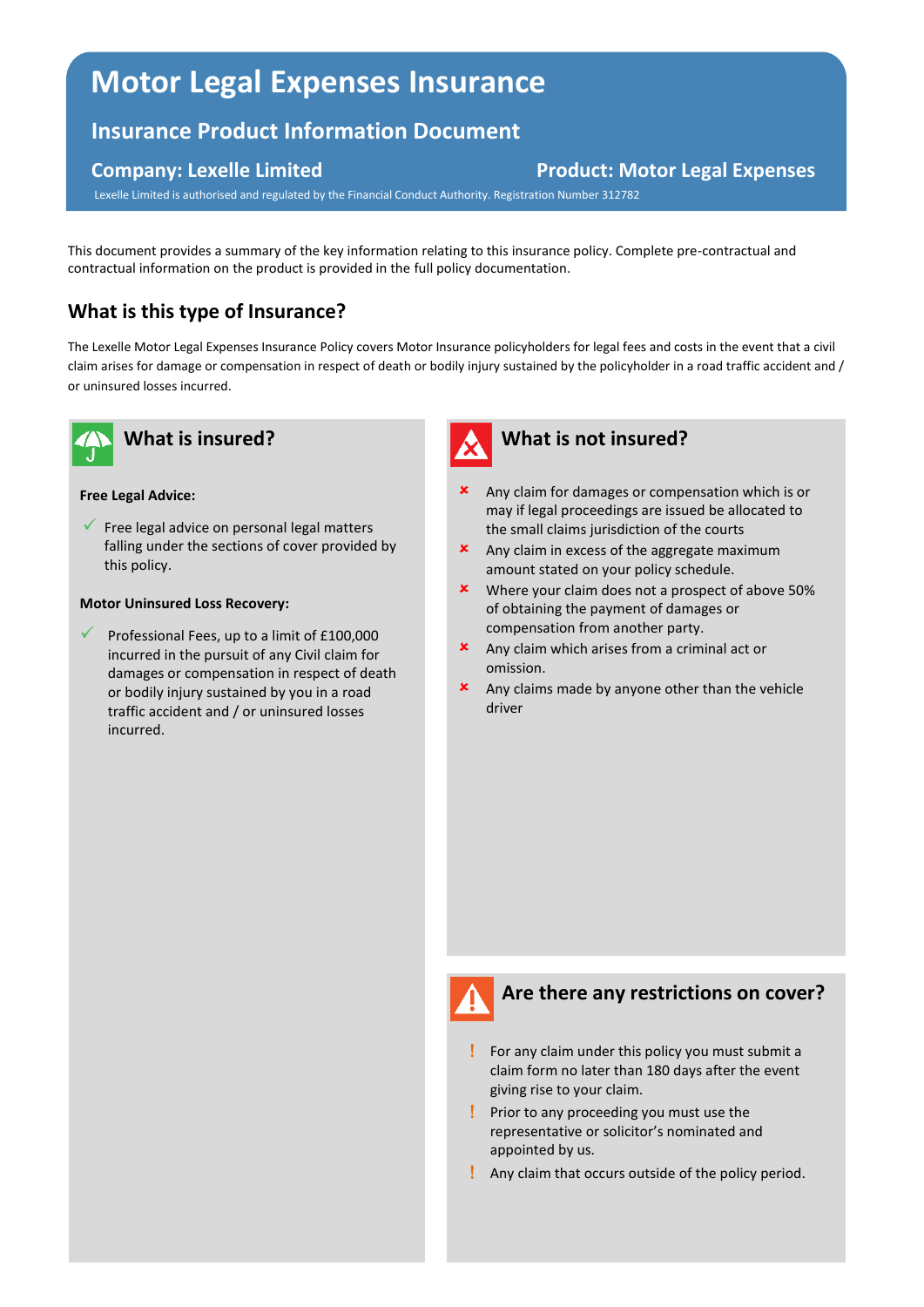

#### **Where am I covered?**

 You are covered within the European Union, The Isle of Man, The Channel Islands, Albania, Andorra, Bosnia Herzegovina, Gibralter, Iceland, Lichtenstein, FYR Macedonia, Monaco, Montenegro, Norway, San Marino, Serbia, Switzerland and Turkey.



You must provide full and accurate information to all questions asked. Your answers must be true to the best of your knowledge and belief. Your answers will form part of the statement of facts on which your policy will be based. If you become aware that information you have given us is inaccurate or has changed, you must inform us as soon as possible. Failure to do this may invalidate your policy and claims may not be paid.



## **When and how do I pay?**

Your premium will be payable to the broker or agent that you chose to purchase this policy from. Full details of the premium paid will be detailed on your policy schedule.



# **When does the cover start and end?**

Your cover start date and end date will be detailed on your policy schedule.



.

## **How do I cancel the contract?**

If you decide that for any reason, this policy does not meet your insurance needs then please return it within 14 days from the date of purchase or the day on which you receive your policy documentation, whichever is the later, provided that no claims have been made or are pending, the premium will be refunded in full. If you wish to cancel after the 14 day cooling off period, please contact the organisation from whom you bought your policy, however no refund of premium will be payable.